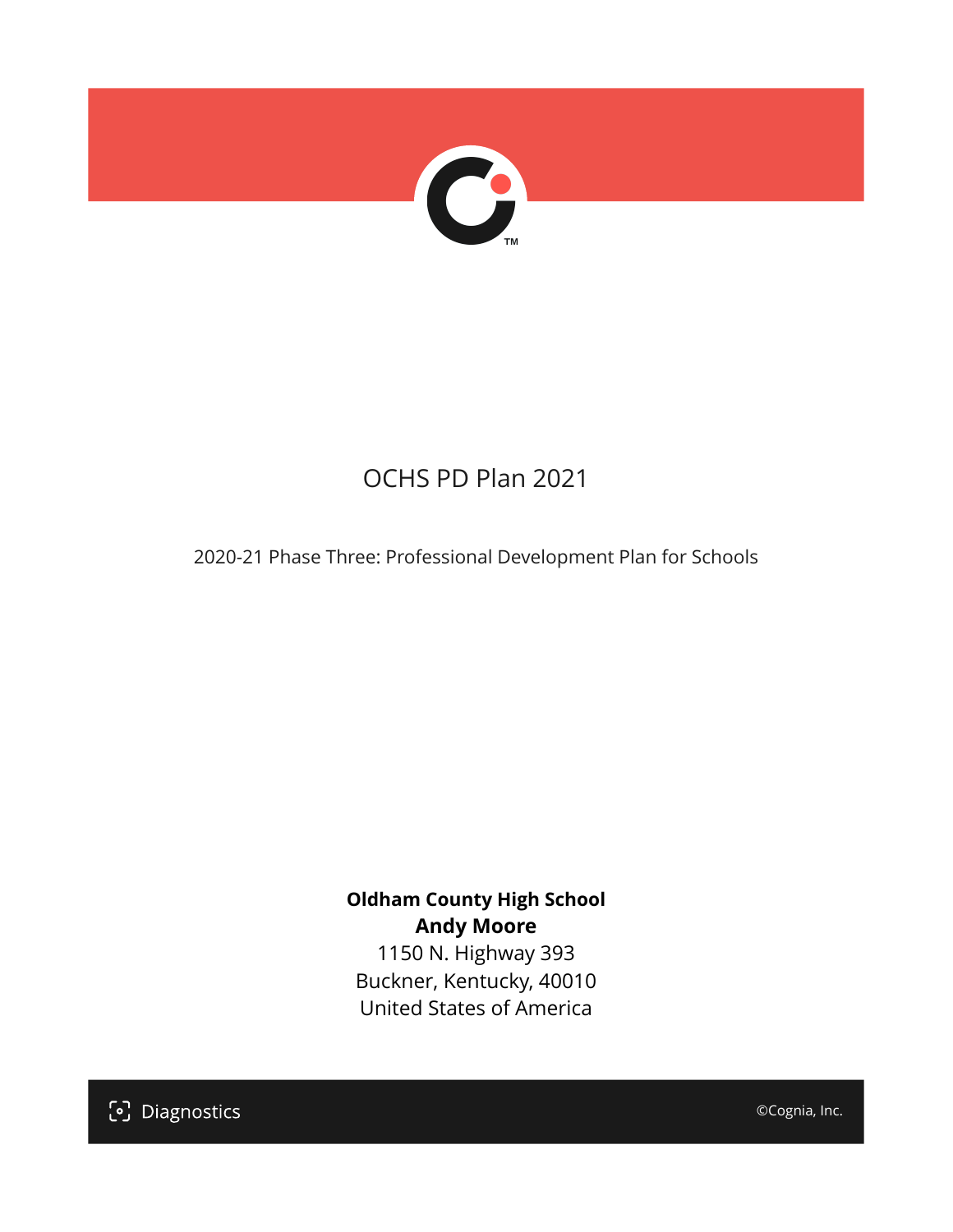#### **Table of Contents**

| 2020-21 Phase Three: Professional Development Plan for Schools |  |
|----------------------------------------------------------------|--|
|                                                                |  |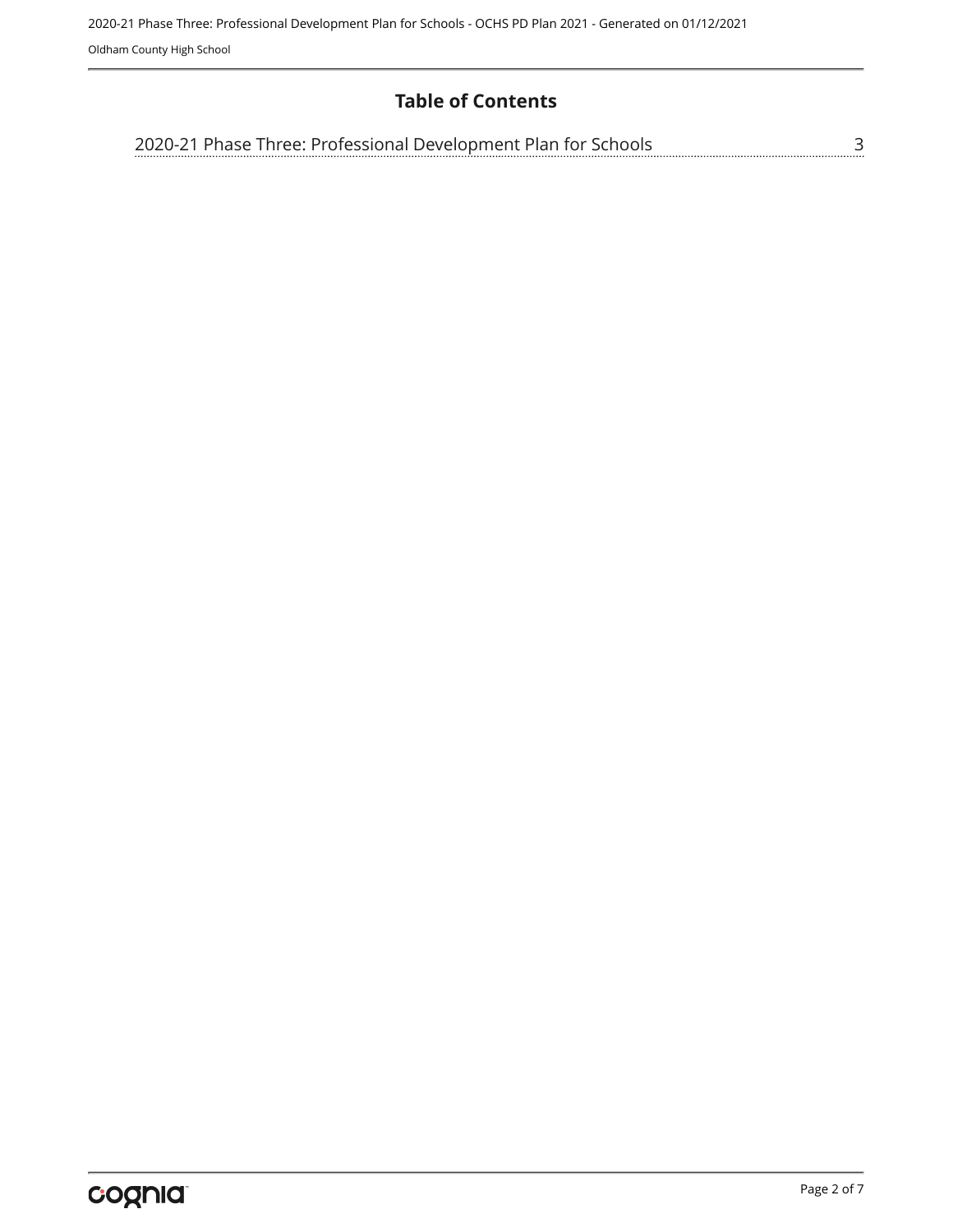### <span id="page-2-0"></span>**2020-21 Phase Three: Professional Development Plan for Schools**

The purpose of this diagnostic is to support the school in designing and implementing a professional development plan that aligns to the goals established in KRS 158.6451 and the local needs assessment. The basis of the professional development plan aligns to [704 KAR 3:035,](https://apps.legislature.ky.gov/Law/kar/704/003/035.pdf) which states the following:

Annual Professional Development Plan:

Section 2. Each local school and district shall develop a process to design a professional development plan that meets the goals established in KRS 158.6451 and in the local needs assessment. A school professional development plan shall be incorporated into the school improvement plan and shall be made public prior to the implementation of the plan. The local district professional development plan shall be incorporated into the district improvement plan and posted to the local district Web site prior to the implementation of the plan.

Section 3. Each school and local district professional development plan shall contain the following elements:

1. A clear statement of the school or district mission

2. Evidence of representation of all persons affected by the professional development plan

3. A needs assessment analysis

4. Professional development objectives that are focused on the school or district mission, derived from the needs assessment, and specify changes in educator practice needed to improve student achievement; and

5. A process for evaluating impact on student learning and improving professional learning, using evaluation results

1. What is the school's mission?

All Oldham County students supported by family, community, and schools participate in relevant engaging, quality learning tasks, in safe, well designed schools, guided by highly-skilled teachers and visionary leaders. Graduates pursue a life of continuous learning, contribute to their community, participate thoughtfully in the American democracy, and compete successfully in the local, national and international economy.

2. The needs assessment provides the framework for **all** schools to clearly identify their most critical areas for improvement that will be addressed in the planning process through the development of goals, objectives, strategies and activities.

Based on the most critical areas for improvement identified in the completed needs assessment per [703 KAR 5:225](https://apps.legislature.ky.gov/law/kar/703/005/225.pdf) (3), what are the school's **top two priorities** for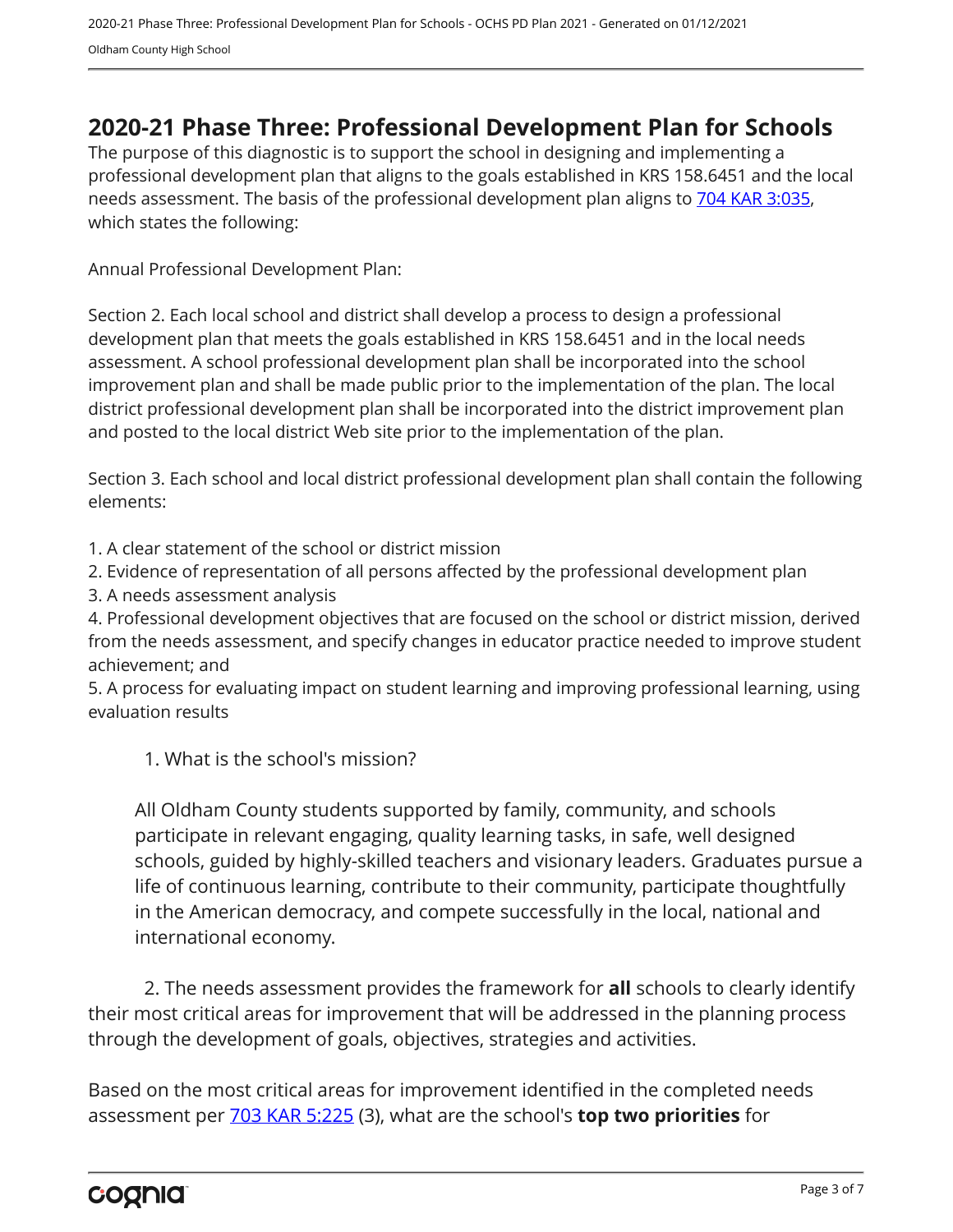professional development that support continuous improvement?

1. Knowledge surrounding the instructional core. 2. Knowledge about how to increase engagement among non-motivated learners (GAP and NON-GAP)

3. How do the identified **top two priorities** of professional development relate to school goals?

1. The first priority will directly support Goal #1 regarding reading and math proficiency. 2. The second priority will directly support Goal #3 which is our GAP goal, it will also address Goal #4 which is our transition readiness goal.

4a. For the first priority need, what are the specific objectives for the professional development aligned to the school goal(s)? Consider the long and short term changes that need to occur in order to meet the goal.

Working with staff to anchor our core instructional practices. Develop a multi-year approach to support a wide variety of educators but also to ensure on boarding processes are in place to induct new teachers efficiently.

4b. What are the intended results? (student outcomes; educator beliefs, practices, etc.)

Growth in student learning overall with proficiency. Increase teacher efficacy in delivery practices for instruction.

4c. What will be the indicators of success? Consider the completed actions or markers that need to occur that would indicate the goals and objectives have been achieved.

Reduced staff turnover. Increased proficiency in reading and math. Closure of learning GAPS with at risk populations. Increased transition rates both college and career ready. Increase graduation rate.

4d. Who is the targeted audience for the professional development?

All teachers.

4e. Who is impacted by this component of professional development? (students, teachers, principals, district leaders, etc.)

**Teachers**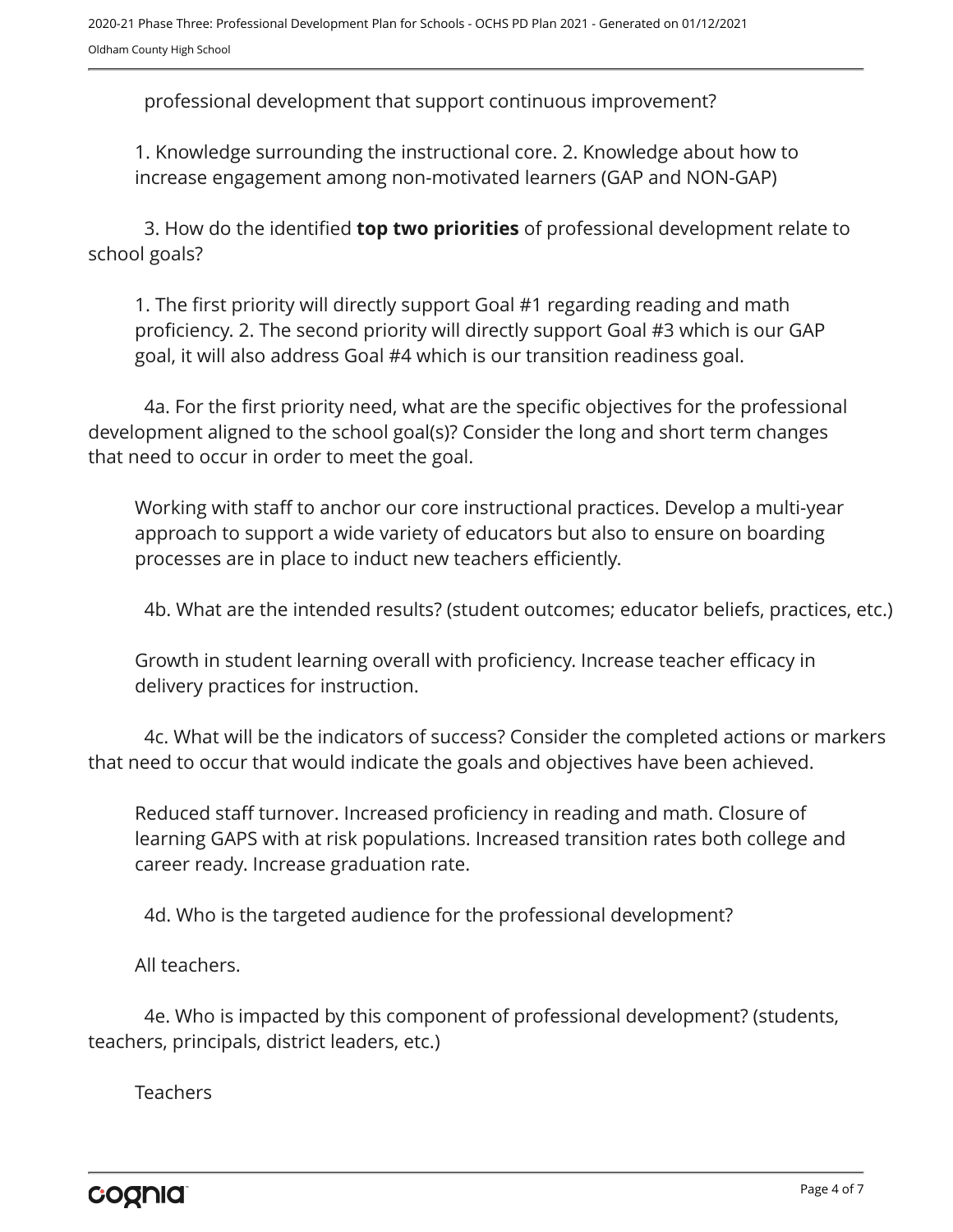4f. What resources are needed to support the professional development? (staff, funding, technology, materials, time, etc.)

Funding - Section 6 allocation Curriculum Frameworks

4g. What ongoing supports will be provided for professional development implementation? (coaching, professional learning communities, follow up, etc.)

Instructional coaches will provide coaching cycles for teachers at various stages. Principals will support professional learning communities.

4h. How will the professional development be monitored for evidence of implementation? Consider data (student work samples, grade-level assessments, classroom observations, etc.) that will be gathered, persons responsible and frequency of data analysis.

MAP and ACT like assessments will be used by the Leadership team as well as teacher teams to monitor student progress.

5a. For the second priority need, what are the specific objectives for the professional development aligned to the school goal(s)? Consider the long and short term changes that need to occur in order to meet the goal.

Increase culturally responsive core instruction as interventions.

5b. What are the intended results? (student outcomes; educator beliefs, practices, etc.)

Decrease the need of TIER 2 and 3 interventions. Increase student success through our tiered intervention system. Increase teacher understanding with intervention models.

5c. What will be the indicators of success? Consider the completed actions or markers that need to occur that would indicate the goals and objectives have been achieved.

Increased proficiency in reading and math. Closure of learning GAPS with at risk populations. Increased transition rates both college and career ready.

5d. Who is the targeted audience for the professional development?

All teachers.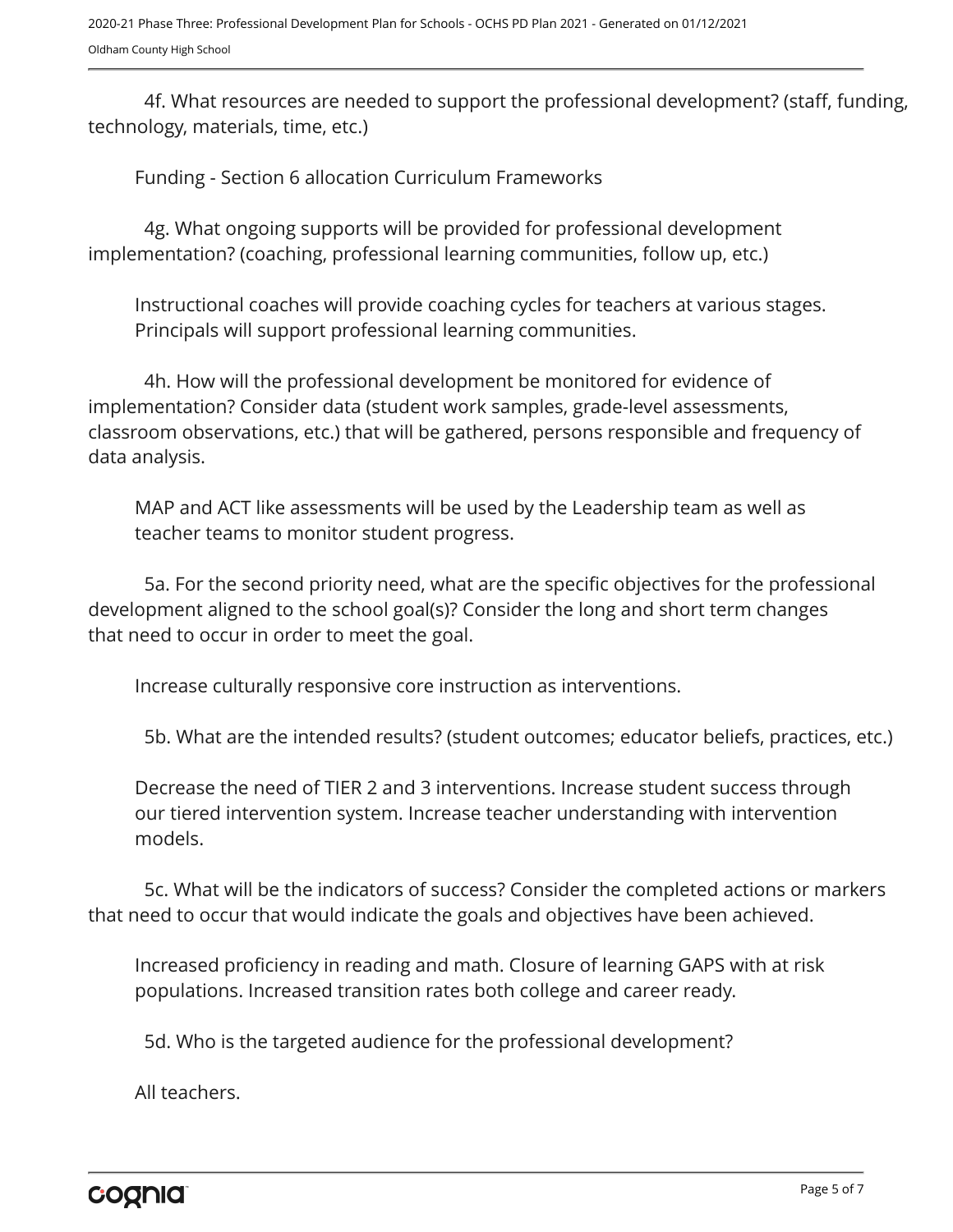5e. Who is impacted by this component of professional development? (students, teachers, principals, district leaders, etc.)

Teachers and Principals

5f. What resources are needed to support the professional development? (staff, funding, technology, materials, time, etc.)

Section 6 monies for cultural competency training.

5g. What ongoing supports will be provided for professional development implementation? (coaching, professional learning communities, follow up, etc.)

Instructional coaches will provide coaching cycles for teachers at various stages. Principals will support professional learning communities.

5h. How will the professional development be monitored for evidence of implementation? Consider data (student work samples, grade-level assessments, classroom observations, etc.) that will be gathered, persons responsible and frequency of data analysis.

MAP and ACT like assessments will be used by the Leadership team as well as teacher teams to monitor student progress.

6. Optional Extension: If your school has identified additional professional development priorities that you would like to include, you may upload an attachment with the answers to question 3 and a-h as seen in questions 4 and 5. If you do not wish to include an optional extension, please list N/A in the space provided below.

n/a